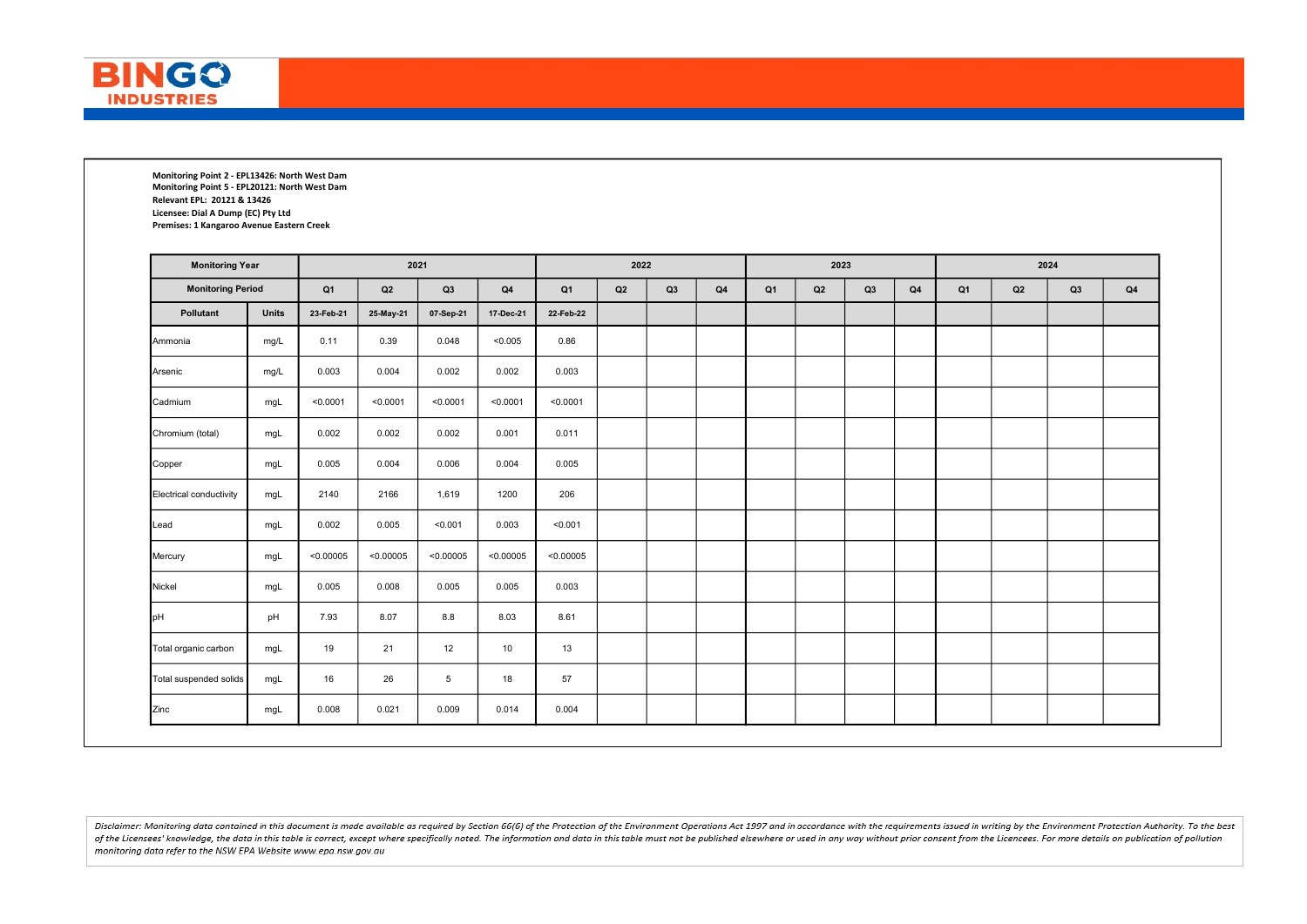

Monitoring Point 3 - EPL13426: South West Dam Monitoring Point 6 - EPL20121: South West Dam Relevant EPL: 20121 & 13426 Licensee: Dial A Dump (EC) Pty Ltd Premises: 1 Kangaroo Avenue Eastern Creek

| <b>Monitoring Year</b>   |              |                |           | 2021      |               |                | 2022 |    |                |                | 2023 |    |                | 2024                                         |  |  |  |
|--------------------------|--------------|----------------|-----------|-----------|---------------|----------------|------|----|----------------|----------------|------|----|----------------|----------------------------------------------|--|--|--|
| <b>Monitoring Period</b> |              | Q <sub>1</sub> | Q2        | Q3        | $\mathsf{Q4}$ | Q <sub>1</sub> | Q2   | Q3 | Q <sub>4</sub> | Q <sub>1</sub> | Q2   | Q3 | Q <sub>4</sub> | Q <sub>1</sub><br>Q <sub>4</sub><br>Q2<br>Q3 |  |  |  |
| Pollutant                | <b>Units</b> | 23-Feb-21      | 25-May-21 | 07-Sep-21 | 17-Dec-21     | 22-Feb-22      |      |    |                |                |      |    |                |                                              |  |  |  |
| Ammonia                  | mg/L         | 0.021          | 0.02      | 0.80      | < 0.005       | 0.010          |      |    |                |                |      |    |                |                                              |  |  |  |
| Arsenic                  | mg/L         | 0.002          | 0.001     | 0.001     | 0.002         | 0.002          |      |    |                |                |      |    |                |                                              |  |  |  |
| Cadmium                  | mgL          | < 0.0001       | < 0.0001  | < 0.0001  | < 0.0001      | < 0.0001       |      |    |                |                |      |    |                |                                              |  |  |  |
| Chromium (total)         | mgL          | 0.002          | 0.002     | 0.002     | 0.001         | 0.002          |      |    |                |                |      |    |                |                                              |  |  |  |
| Copper                   | mgL          | 0.003          | 0.003     | 0.005     | 0.004         | 0.005          |      |    |                |                |      |    |                |                                              |  |  |  |
| Electrical conductivity  | mgL          | 779            | 566       | 681       | 1200          | 780            |      |    |                |                |      |    |                |                                              |  |  |  |
| Lead                     | mgL          | 0.001          | 0.002     | < 0.001   | 0.003         | 0.006          |      |    |                |                |      |    |                |                                              |  |  |  |
| Mercury                  | mgL          | < 0.00005      | < 0.00005 | < 0.00005 | < 0.00005     | < 0.00005      |      |    |                |                |      |    |                |                                              |  |  |  |
| Nickel                   | mgL          | 0.003          | 0.004     | 0.003     | 0.005         | 0.002          |      |    |                |                |      |    |                |                                              |  |  |  |
| pН                       | pH           | 7.77           | 8.11      | 8.81      | 8.03          | 8.22           |      |    |                |                |      |    |                |                                              |  |  |  |
| Total organic carbon     | mgL          | $\overline{7}$ | 5         | 12        | 10            | 8              |      |    |                |                |      |    |                |                                              |  |  |  |
| Total suspended solids   | mgL          | 20             | 10        | 24        | 18            | 54             |      |    |                |                |      |    |                |                                              |  |  |  |
| Zinc                     | mgL          | 0.011          | 0.016     | 0.008     | 0.014         | 0.03           |      |    |                |                |      |    |                |                                              |  |  |  |

Disclaimer: Monitorina data contained in this document is made available as reauired by Section 66(6) of the Protection of the Environment Operations Act 1997 and in accordance with the reauirements issued in writina by th of the Licensees' knowledge, the data in this table is correct, except where specifically noted. The information and data in this table must not be published elsewhere or used in any way without prior consent from the Lice monitoring data refer to the NSW EPA Website www.epa.nsw.gov.au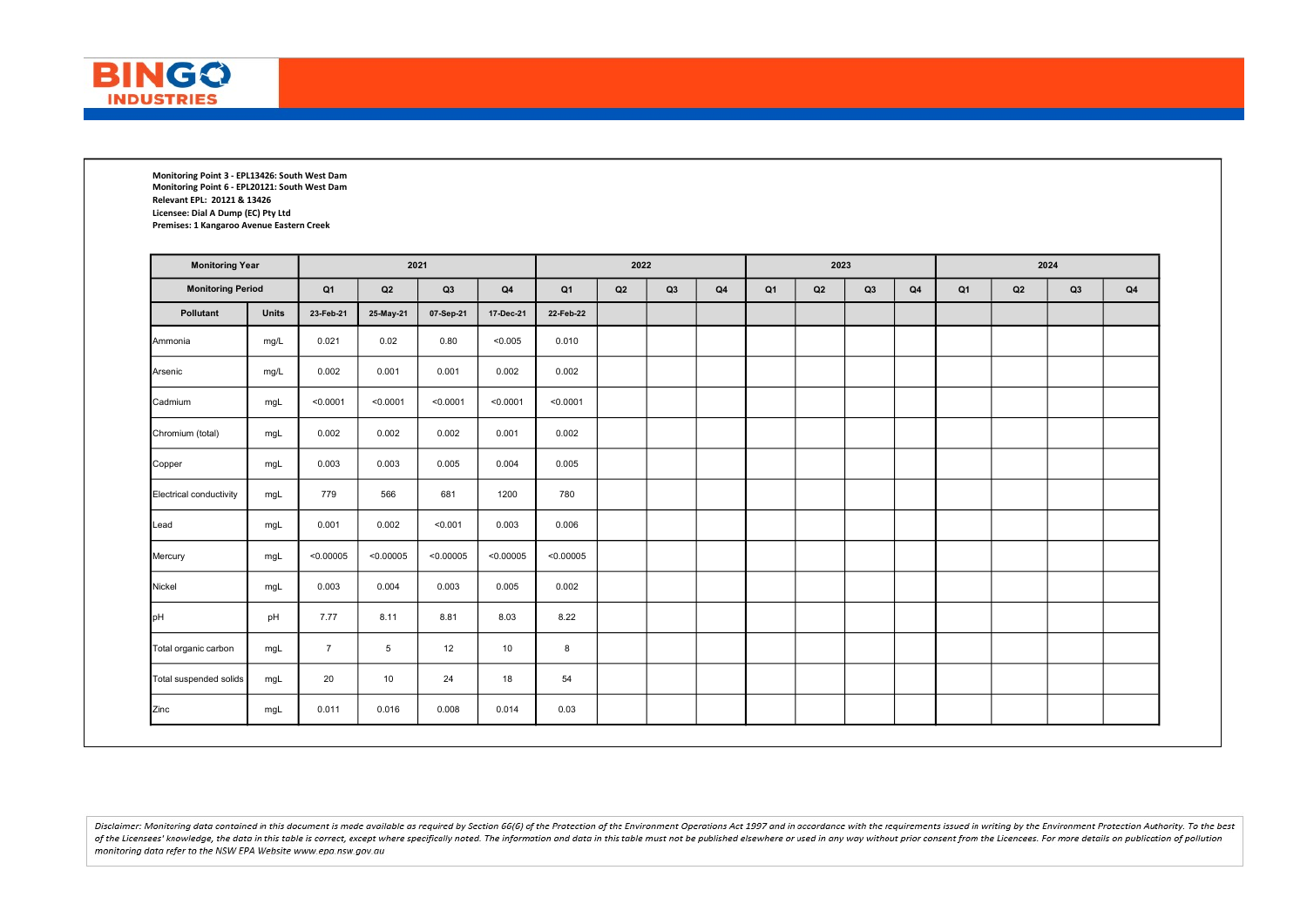

Monitoring Point 5 - EPL13426: North West Dam Overflow Monitoring Point 7 - EPL20121: North West Dam Overflow Relevant EPL: 20121 & 13426 Licensee: Dial A Dump (EC) Pty Ltd Premises: 1 Kangaroo Avenue Eastern Creek

| <b>Monitoring Year</b> |              | 2021       |             |           |                       |             |            |            |            |  |  |  |  |
|------------------------|--------------|------------|-------------|-----------|-----------------------|-------------|------------|------------|------------|--|--|--|--|
| <b>Monitoring Date</b> |              | 8/01/2021  | 2/02/2021   |           | 15/02/2021 26/02/2021 | 10/03/2021  | 18/03/2021 | 24/03/2021 | 15/11/2021 |  |  |  |  |
| Pollutant              | <b>Units</b> |            | No overflow |           |                       | No overflow |            |            |            |  |  |  |  |
| Ammonia                | mg/L         | 0.043      | N/A         | 0.046     | 0.025                 | N/A         | 0.019      | 0.014      | 0.08       |  |  |  |  |
| <b>I</b> pH            | pH           | 8          | N/A         | 7.9       | 8.3                   | N/A         | 8          | 8.1        | 8.10       |  |  |  |  |
| Total suspended solids | mgL          | 6          | N/A         | 12        | 10                    | N/A         | 32         | 110        | 8          |  |  |  |  |
| <b>Monitoring Year</b> |              | 2022       |             |           |                       |             |            |            |            |  |  |  |  |
| <b>Monitoring Date</b> |              | 20/01/2022 | 25/02/2022  | 4/03/2022 |                       |             |            |            |            |  |  |  |  |
| Pollutant              | <b>Units</b> |            |             |           |                       |             |            |            |            |  |  |  |  |
|                        | mg/L         | 0.054      | 0.052       | 0.048     |                       |             |            |            |            |  |  |  |  |
| Ammonia                |              |            |             |           |                       |             |            |            |            |  |  |  |  |
| <b>I</b> pH            | pH           | 7.7        | 8.3         | 8         |                       |             |            |            |            |  |  |  |  |

Disclaimer: Monitoring data contained in this document is made available as required by Section 66(6) of the Protection of the Environment Operations Act 1997 and in accordance with the requirements issued in writing by th of the Licensees' knowledge, the data in this table is correct, except where specifically noted. The information and data in this table must not be published elsewhere or used in any way without prior consent from the Lice monitoring data refer to the NSW EPA Website www.epa.nsw.gov.au